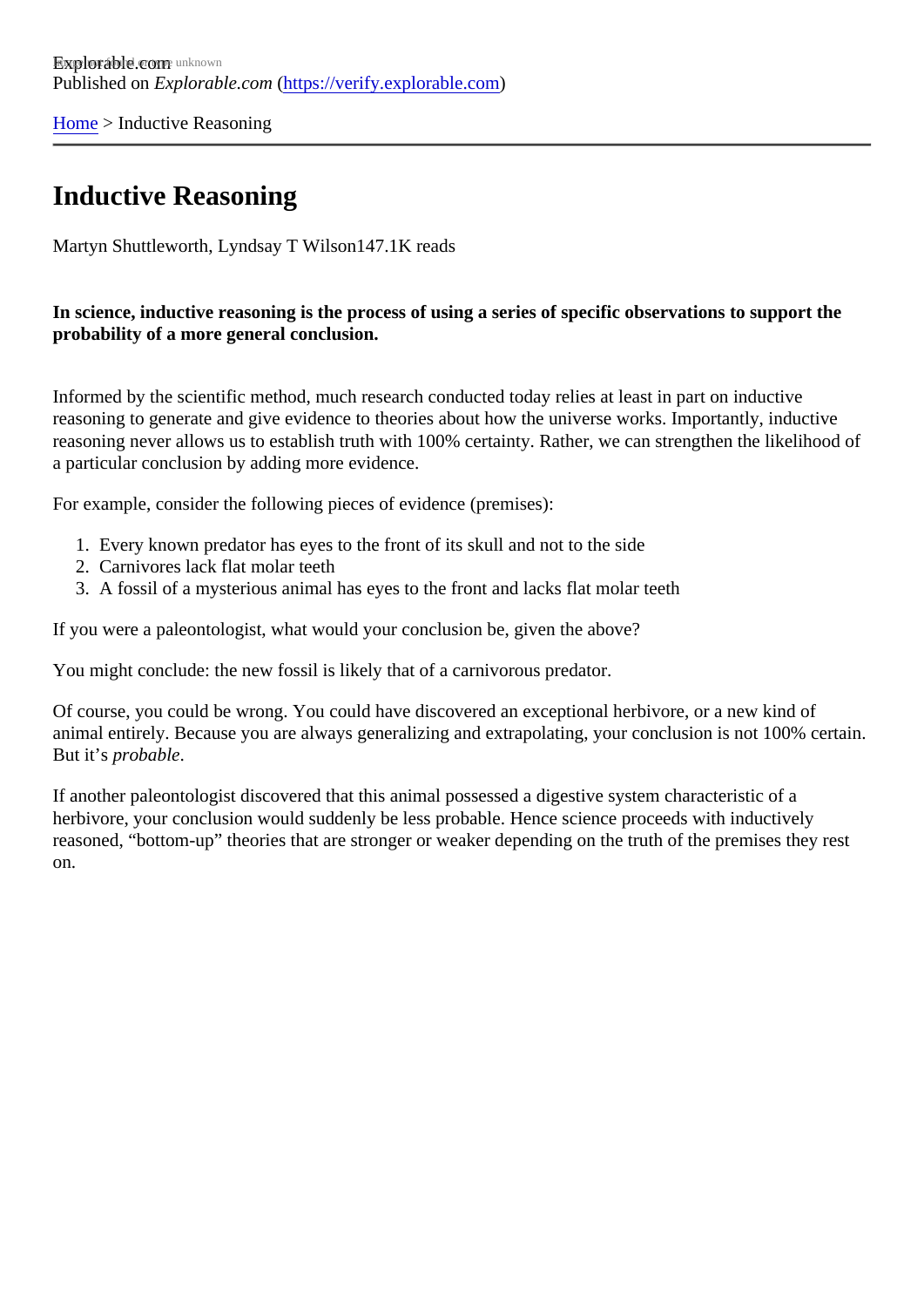## Inductive vs. Deductive Reasoning

Deduction, in contrast, is a kind of "top-down" reasoning in which we can be 100% certain of our conclusion. Provided that our premises are true, and that the argument is valid (i.e. the conclusion really does follow logically from those premises) then we can accept the conclusion as true.

Deductive reasoning starts with axioms or general principles that are known to hold in that particular domain.

- 1. All children have mothers
- 2. Johnny is a child

The conclusion that Johnny has a mother is not just likely here, it is necessarily true. We don't need to conduct any experiments or tests to ascertain this: it is clear just from the logic of the argument. In deducti reasoning, an argument can be invalid (i.e. the conclusion doesn't logically follow – for example, "Johnny has a father") and it can be sound or unsound (i.e. the individual premises are true or not.)

But if the argument is both valid and sound, the conclusion is true.

As you can imagine, deducing truths from general principles is less useful when what you are attempting t uncover is the general principle itself! Thus scientists invariably rely on inductive reasoning at some point, unless they are working in pure mathematics or certain fields of theoretical physics.

A researchers typically generate satable hypothes<sup>[4]</sup> and [designs an experime](https://explorable.com/design-of-experiment)<sup>[2]</sup> to observe the [results](https://explorable.com/statistically-significant-results)[3], to support a particular theory. This process is inductive.

[J. Thompson's Cathode Ray-Experim](https://explorable.com/cathode-ray-experiment)ent an excellent example of this process. Thompson had ideas about how electrons behaved and generated a theory about their nature. He began with the sets], designed experiments and tried to find clusive 6] answers to add credence and weight to his initial theory.

Another excellent example of this process in action is the work of the great Charles Darwin. He made some observations about howarwin Finches<sup>[7]</sup> varied across the islands of the Galapagos archipelago.

After some thought and reasoning, he saw that these populations were geographically isolated from each other and that the variation between the sub-species varied over distance. He therefore proposed that the finches all shared a common ancestor, and evolved and adapted, by natural selection, to exploit vacant